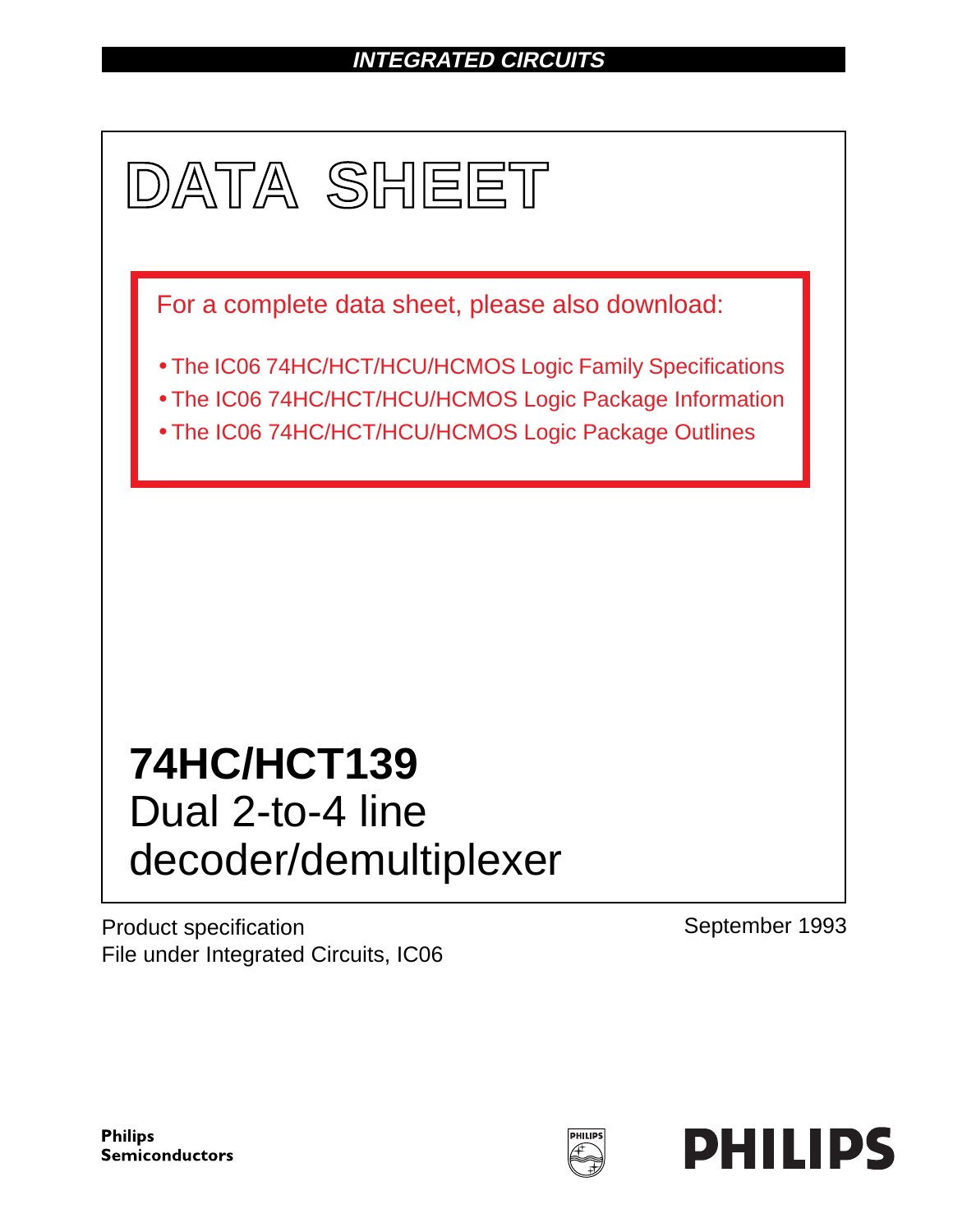### **FEATURES**

- Demultiplexing capability
- Two independent 2-to-4 decoders
- Multifunction capability
- Active LOW mutually exclusive outputs
- Output capability: standard
- $\bullet$  I<sub>CC</sub> category: MSI

### **GENERAL DESCRIPTION**

The 74HC/HCT139 are high-speed Si-gate CMOS devices and are pin compatible with low power Schottky TTL (LSTTL). It is specified in compliance with JEDEC standard no. 7A.

The 74HC/HCT139 are high-speed, dual 2-to-4 line decoder/multiplexers. This device has two independent decoders, each accepting two binary weighted inputs  $(nA<sub>0</sub>$  and nA<sub>1</sub>) and providing four mutually exclusive active LOW outputs ( $n\overline{Y}_0$  to  $n\overline{Y}_3$ ). Each decoder has an active LOW enable input (nE).

When  $n\overline{E}$  is HIGH, every output is forced HIGH. The enable can be used as the data input for a 1-to-4 demultiplexer application.

The "139" is identical to the HEF4556 of the HE4000B family.

## **QUICK REFERENCE DATA**

GND = 0 V;  $T_{amb}$  = 25 °C;  $t_r = t_f = 6$  ns

| <b>SYMBOL</b>                       | <b>PARAMETER</b>                              | <b>CONDITIONS</b>             | <b>TYPICAL</b> | <b>UNIT</b> |    |  |
|-------------------------------------|-----------------------------------------------|-------------------------------|----------------|-------------|----|--|
|                                     |                                               |                               | HC             | <b>HCT</b>  |    |  |
| t <sub>PHL</sub> / t <sub>PLH</sub> | propagation delay                             | $C_L$ = 15 pF; $V_{CC}$ = 5 V |                |             |    |  |
|                                     | $nA_n$ to $n\overline{Y}_n$                   |                               | 11             | 13          | ns |  |
|                                     | $n\overline{E}_3$ to $n\overline{Y}_n$        |                               | 10             | 13          | ns |  |
| C <sub>1</sub>                      | input capacitance                             |                               | 3.5            | 3.5         | рF |  |
| $C_{PD}$                            | power dissipation capacitance per multiplexer | notes 1 and 2                 | 42             | 44          | рF |  |

### **Notes**

1. C<sub>PD</sub> is used to determine the dynamic power dissipation (P<sub>D</sub> in  $\mu$ W):

 $P_D = C_{PD} \times V_{CC}^2 \times f_i + \sum (C_1 \times V_{CC}^2 \times f_0)$  where:

 $f_i$  = input frequency in MHz

 $f<sub>o</sub>$  = output frequency in MHz

 $\Sigma$  (C<sub>L</sub> × V<sub>CC</sub><sup>2</sup> × f<sub>o</sub>) = sum of outputs

 $C_1$  = output load capacitance in pF

 $V_{CC}$  = supply voltage in V

2. For HC the condition is  $V_1 =$  GND to  $V_{CC}$ For HCT the condition is  $V_1$  = GND to  $V_{CC}$  – 1.5 V

## **APPLICATIONS**

- Memory decoding or data-routing
- Code conversion

### **ORDERING INFORMATION**

See "74HC/HCT/HCU/HCMOS Logic Package Information".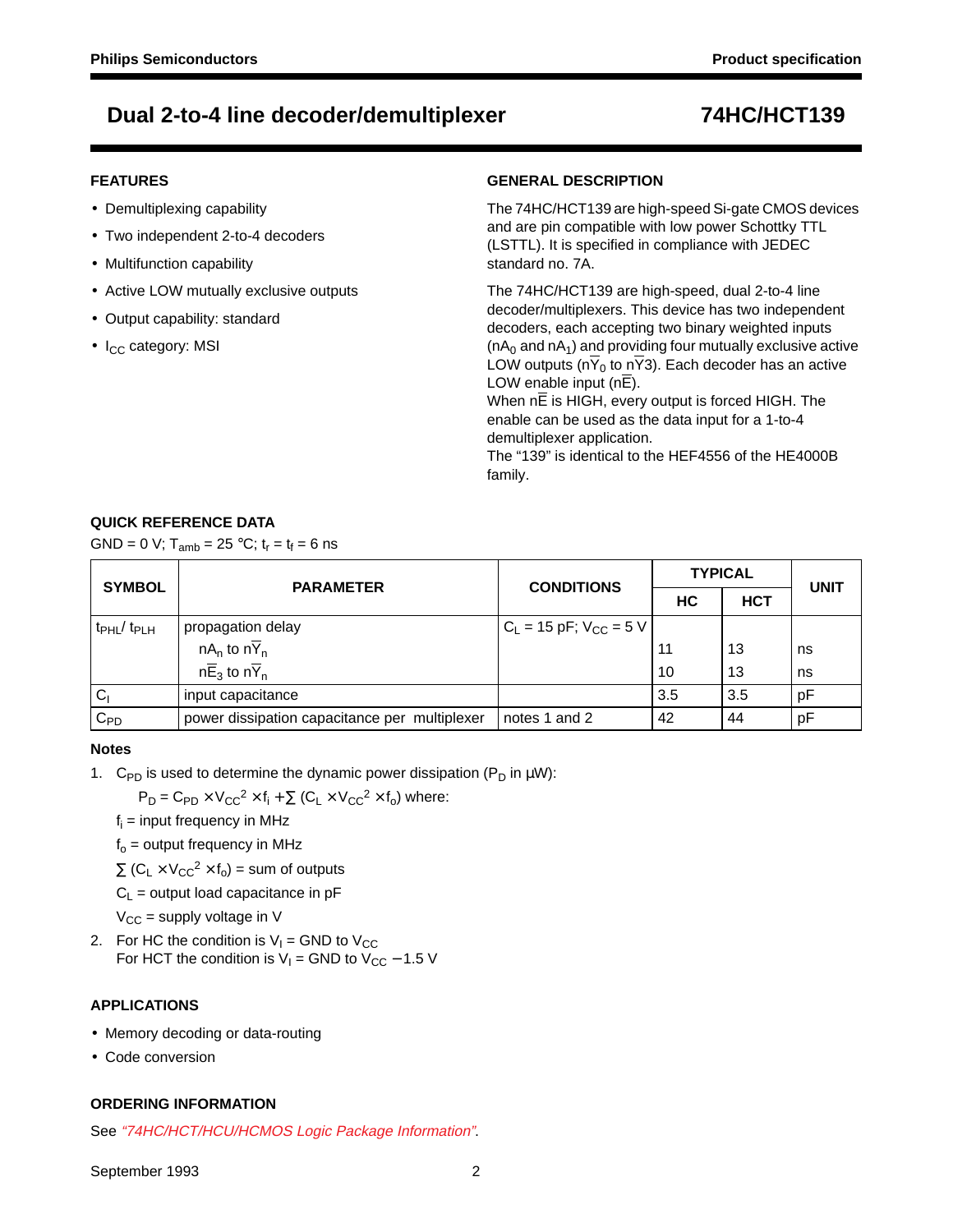#### **PIN DESCRIPTION**

| PIN NO.       | <b>SYMBOL</b>                           | <b>NAME AND FUNCTION</b>   |  |
|---------------|-----------------------------------------|----------------------------|--|
| 1, 15         | $1\overline{E}$ , $2\overline{E}$       | enable inputs (active LOW) |  |
| 2, 3          | $1A_0$ , $1A_1$                         | address inputs             |  |
| 4, 5, 6, 7    | $1\overline{Y}_0$ to $1\overline{Y}_3$  | outputs (active LOW)       |  |
| 8             | <b>GND</b>                              | ground $(0 V)$             |  |
| 12, 11, 10, 9 | $12\overline{Y}_0$ to $2\overline{Y}_3$ | outputs (active LOW)       |  |
| 14, 13        | $2A_0$ , $2A_1$                         | address inputs             |  |
| 16            | $V_{\rm CC}$                            | positive supply voltage    |  |



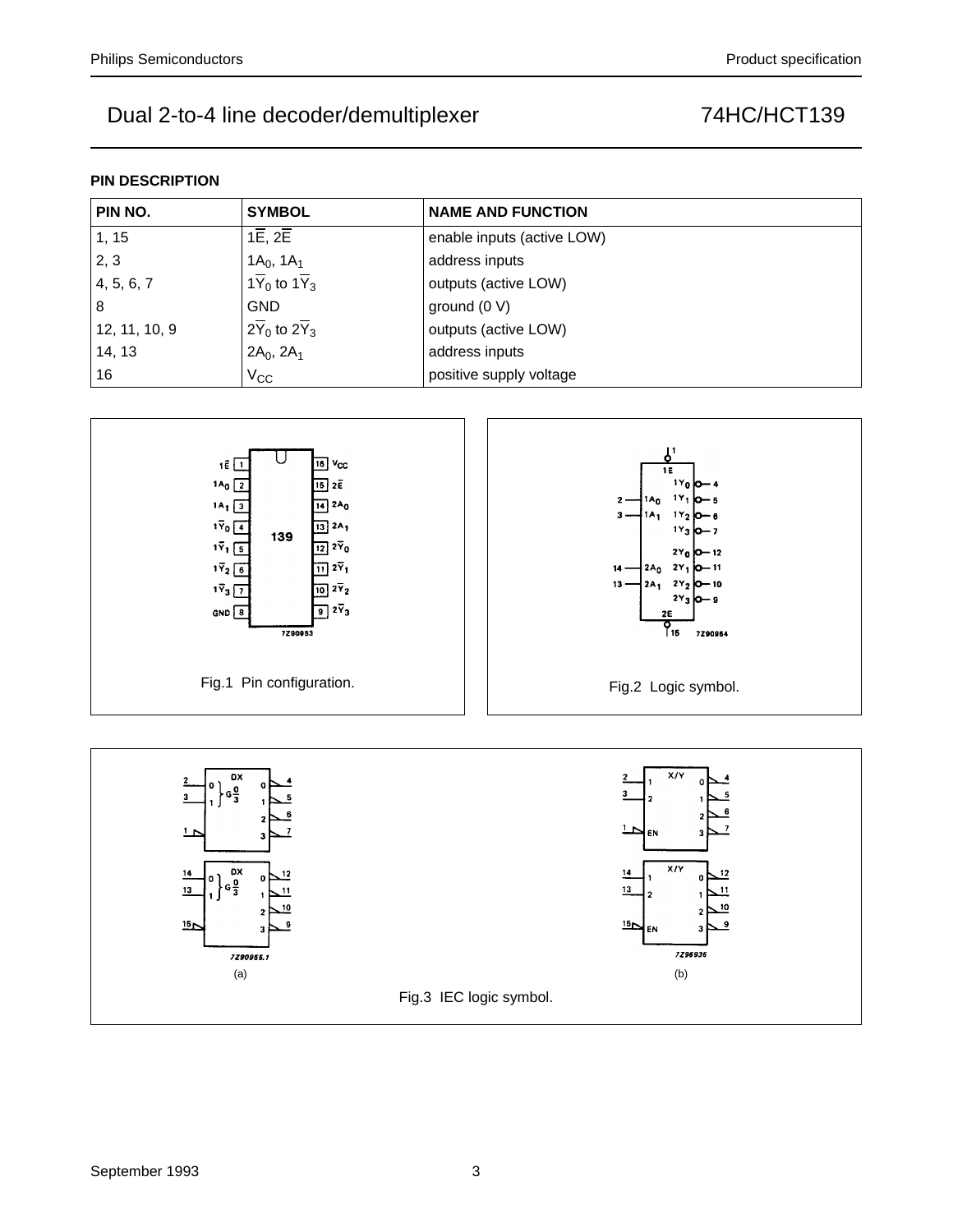

## **FUNCTION TABLE**

|                 | <b>INPUTS</b>   |                 | <b>OUTPUTS</b> |        |                           |   |  |  |  |
|-----------------|-----------------|-----------------|----------------|--------|---------------------------|---|--|--|--|
| $n\overline{E}$ | nA <sub>0</sub> | nA <sub>1</sub> | $nY_0$         | $nY_1$ | nY <sub>2</sub><br>$nY_3$ |   |  |  |  |
| н               | Χ               |                 | Н              | н      | н                         | Н |  |  |  |
|                 |                 |                 |                | Н      | н                         | Н |  |  |  |
|                 | Н               |                 | Н              |        | н                         | Н |  |  |  |
|                 |                 |                 | H              | Н      |                           | H |  |  |  |
|                 |                 | H               | Н              | н      | н                         |   |  |  |  |

### **Notes**

1. H = HIGH voltage level L = LOW voltage level  $X =$  don't care

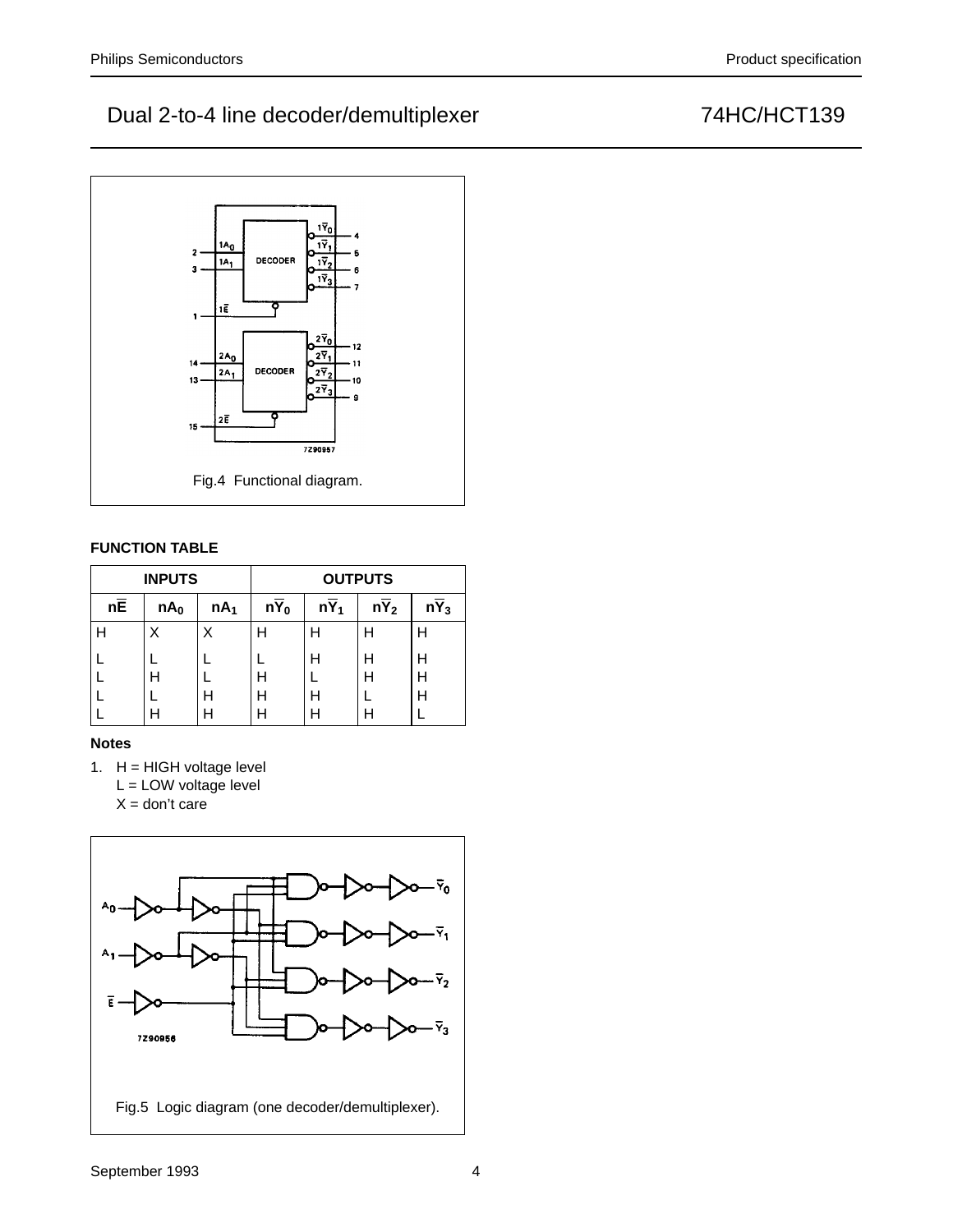## **DC CHARACTERISTICS FOR 74HC**

For the DC characteristics see "74HC/HCT/HCU/HCMOS Logic Family Specifications".

Output capability: standard I<sub>CC</sub> category: MSI

## **AC CHARACTERISTICS FOR 74HC**

GND = 0 V;  $t_r = t_f = 6$  ns;  $C_L = 50$  pF

|                                         | <b>PARAMETER</b>                                | $T_{amb}$ (°C) |                |                 |      |                 |      |                 |                     | <b>TEST CONDITIONS</b> |                  |
|-----------------------------------------|-------------------------------------------------|----------------|----------------|-----------------|------|-----------------|------|-----------------|---------------------|------------------------|------------------|
| <b>SYMBOL</b>                           |                                                 | <b>74HC</b>    |                |                 |      |                 |      |                 |                     |                        | <b>WAVEFORMS</b> |
|                                         |                                                 | $+25$          |                | $-40$ to $+85$  |      | $-40$ to $+125$ |      | <b>UNIT</b>     | $V_{\rm CC}$<br>(V) |                        |                  |
|                                         |                                                 | min.           | typ.           | max.            | min. | max.            | min. | max.            |                     |                        |                  |
| t <sub>PHL</sub> / t <sub>PLH</sub>     | propagation delay<br>$nA_n$ to $\overline{Y}_n$ |                | 39<br>14<br>11 | 145<br>29<br>25 |      | 180<br>36<br>31 |      | 220<br>44<br>38 | ns                  | 2.0<br>4.5<br>6.0      | Fig.6            |
| t <sub>PHL</sub> / t <sub>PLH</sub>     | propagation delay<br>$n\overline{E}$ to $nY_n$  |                | 33<br>12<br>10 | 135<br>27<br>23 |      | 170<br>34<br>29 |      | 205<br>41<br>35 | ns                  | 2.0<br>4.5<br>6.0      | Fig.7            |
| $t$ <sub>THL</sub> / $t$ <sub>TLH</sub> | output transition<br>time                       |                | 19<br>7<br>6   | 75<br>15<br>13  |      | 95<br>19<br>16  |      | 110<br>22<br>19 | ns                  | 2.0<br>4.5<br>6.0      | Figs 6 and 7     |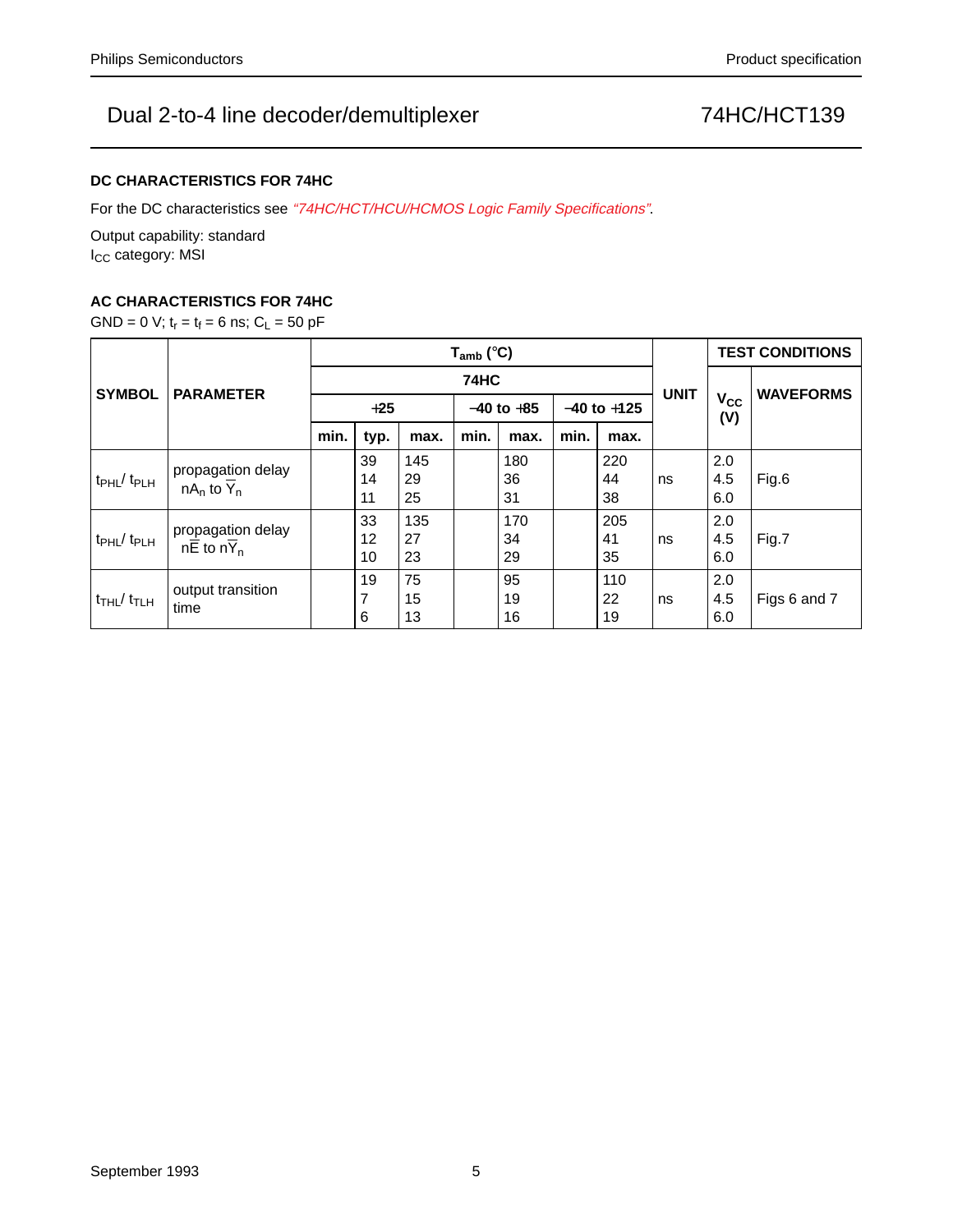### **DC CHARACTERISTICS FOR HCT**

For the DC characteristics see "74HC/HCT/HCU/HCMOS Logic Family Specifications".

Output capability: standard I<sub>CC</sub> category: MSI

#### **Note to HCT types**

The value of additional quiescent supply current ( $\Delta I_{CC}$ ) for a unit load of 1 is given in the family specifications. To determine ∆I<sub>CC</sub> per input, multiply this value by the unit load coefficient shown in the table below.

| <b>INPUT</b> |      | UNIT LOAD COEFFICIENT |
|--------------|------|-----------------------|
| $1A_n$       | 0.70 |                       |
| $2A_n$ nE    | 0.70 |                       |
|              | 1.35 |                       |

### **AC CHARACTERISTICS FOR 74HCT**

GND = 0 V;  $t_f = t_f = 6$  ns;  $C_L = 50$  pF

|                                        | <b>PARAMETER</b>                                          | $T_{amb}$ (°C) |                |                |      |                 |      |             |                        | <b>TEST CONDITIONS</b> |              |
|----------------------------------------|-----------------------------------------------------------|----------------|----------------|----------------|------|-----------------|------|-------------|------------------------|------------------------|--------------|
| <b>SYMBOL</b>                          |                                                           | 74HCT          |                |                |      |                 |      |             |                        |                        |              |
|                                        |                                                           | $+25$          |                | $-40$ to $+85$ |      | $-40$ to $+125$ |      | <b>UNIT</b> | V <sub>cc</sub><br>(V) | <b>WAVEFORMS</b>       |              |
|                                        |                                                           | min.           | typ.           | max.           | min. | max.            | min. | max.        |                        |                        |              |
| $t_{\rm PHL}$ / $t_{\rm PLH}$          | propagation delay<br>$nA_n$ to $Y_n$                      |                | 16             | 34             |      | 43              |      | 51          | ns                     | 4.5                    | Fig.6        |
| $t_{\rm PHL}/t_{\rm PLH}$              | propagation delay<br>$n\overline{E}$ to $n\overline{Y}_n$ |                | 16             | 34             |      | 43              |      | 51          | ns                     | 4.5                    | Fig.7        |
| $t$ <sub>THL</sub> $/t$ <sub>TLH</sub> | output transition<br>time                                 |                | $\overline{7}$ | 15             |      | 19              |      | 22          | ns                     | 4.5                    | Figs 6 and 7 |